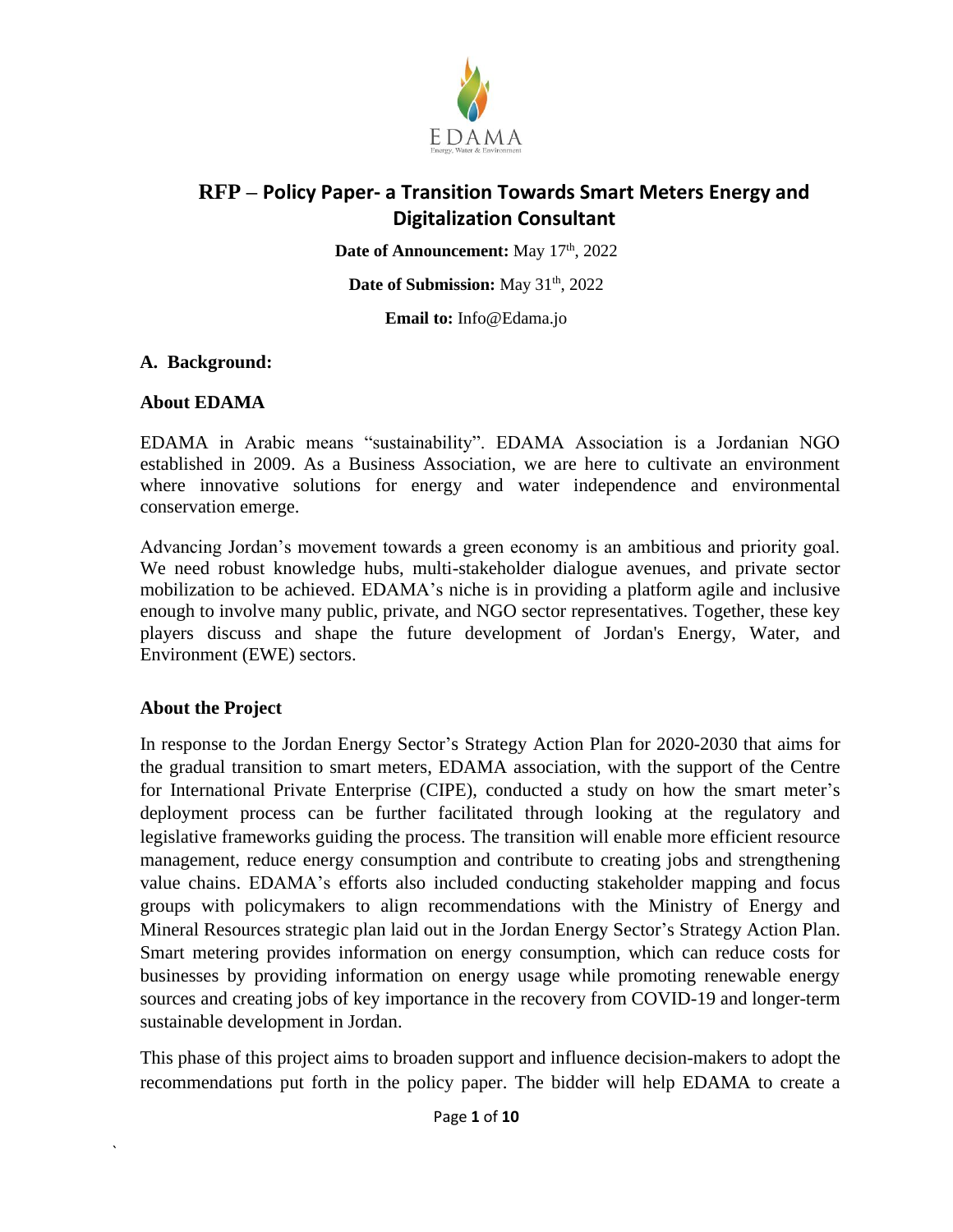

Date of Announcement: May 17<sup>th</sup>, 2022

#### Date of Submission: May 31<sup>th</sup>, 2022

#### **Email to:** Info@Edama.jo

communication plan and support the stakeholder's and members' engagement which will accelerate the dissemination of the recommendations and advocate for the transition toward Smart Meters. Furthermore, a key objective of this effort is to increase public understanding and appreciation of the role of local enterprises in economic growth and promote business participation in democratic political and policy processes to support the renewable energy sector.

### **B. Terms of References:**

### **Scope of work**

`

The consultant should develop a comprehensive advocacy communications plan and media campaign to promote policies, regulations, and recommendations associated with best practices worldwide identified by EDAMA to support the growing interest in smart metering transition among private enterprises, government leaders, academia, and society through networking events that will also serve the EDAMA's recruitment and retention goals. Three activities are part of this phase. The activities involve raising awareness among university students, arranging an EDAMA Power Breakfast, and advocating EDAMA recommendations to different stakeholders.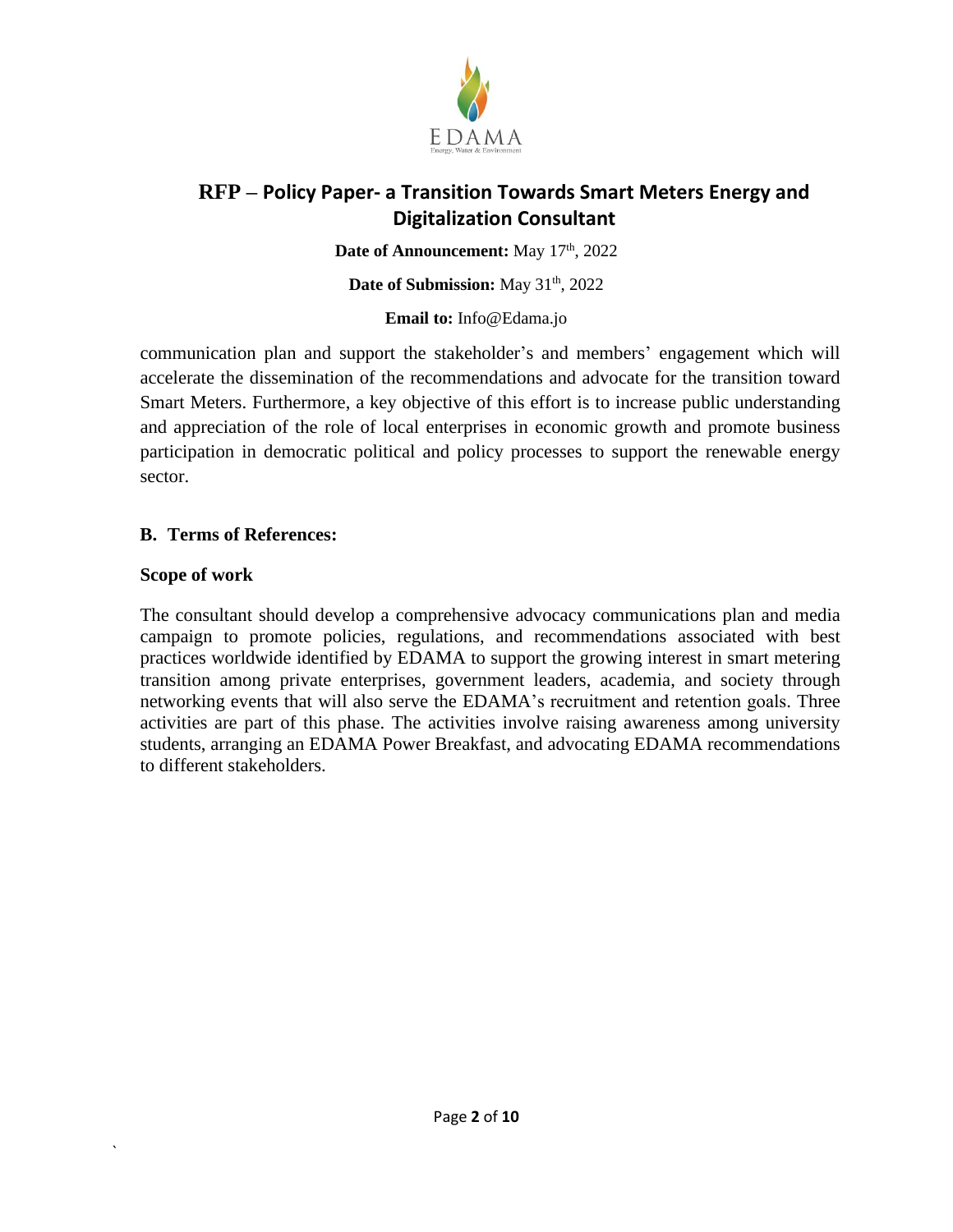

Date of Announcement: May 17<sup>th</sup>, 2022

#### Date of Submission: May 31<sup>th</sup>, 2022

**Email to:** Info@Edama.jo

### **Tasks**

`

The selected bidder will help develop and conduct three events, lead the capacity building activities, and develop workshop materials. Main activities will include the following:

- 1- Comprehensive communications plan and products to ground EDAMA's advocacy activities. The plan should also include the following:
	- a. Digital and printed content which will be used in EDAMA's newsletters, website, social media, and in-person, when possible, to raise awareness of the potential economic benefits and impact of smart metering.
	- b. Raise awareness and recruit the support of the private sector, civil society organizations, and policymakers in Jordan for EDAMA recommendations on smart meters.
- 2- Raising awareness about the Jordanian national strategy and the outputs of the  $1<sup>st</sup>$  phase of the smart metering transition project to students from 3 different universities and asking them to share their thoughts and ideas through the media campaign with the public.
- 3- Arrange one EDAMA Power Breakfast, which is a recurring signature event series of the association. The event will be dedicated to the issue of smart metering. and draw approximately 100 participants.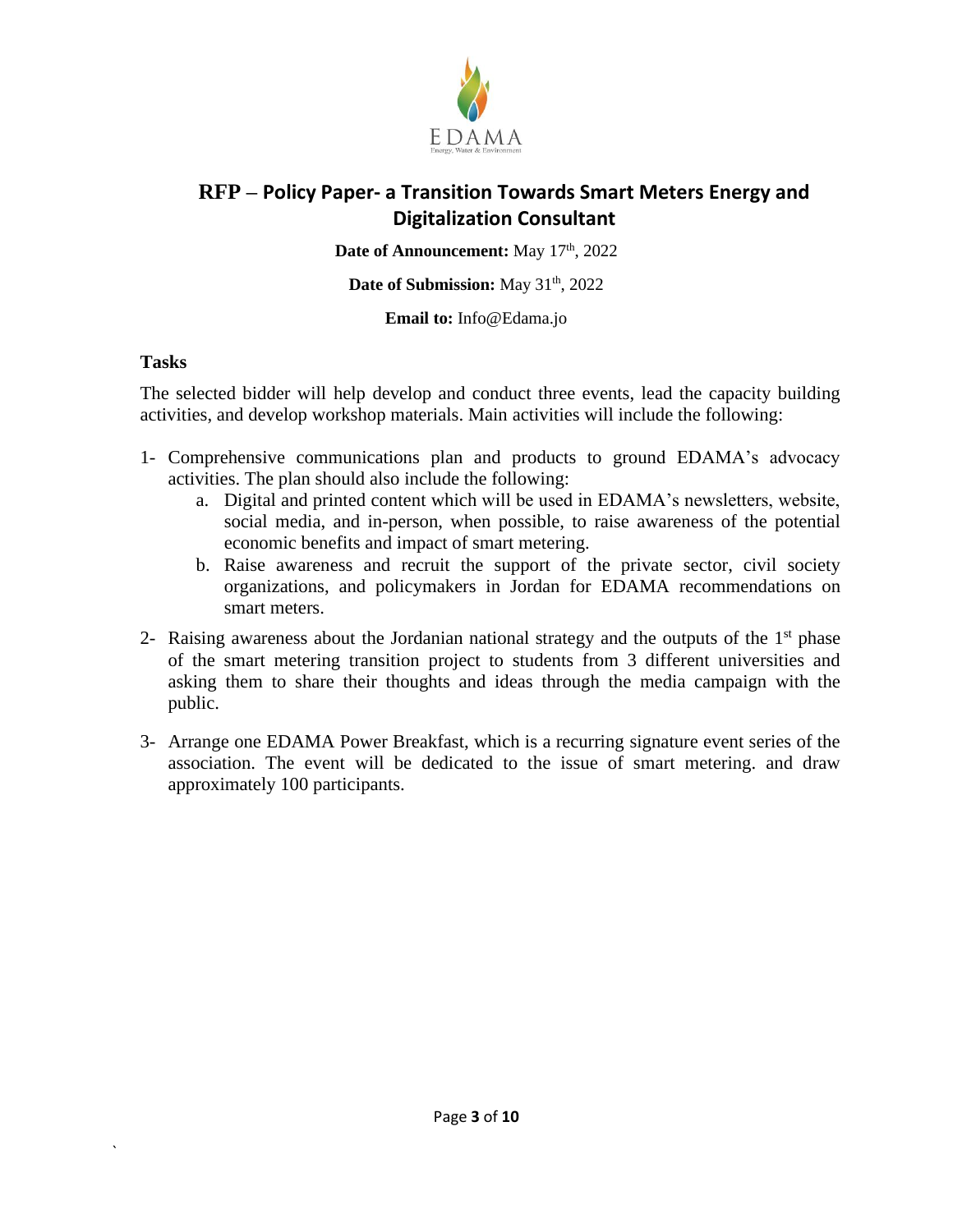

Date of Announcement: May 17<sup>th</sup>, 2022

#### Date of Submission: May 31<sup>th</sup>, 2022

**Email to:** Info@Edama.jo

The selected consultant is expected to start on the  $1<sup>st</sup>$  week of June 2022 and complete the assignment by September 30th, 2022. The successful bidder will be responsible for completing the following tasks and deliverables within the proposed timeline as follows:

| <b>Tasks</b>                                                                                                                                       | Deliverables                                                                                                                                                                                                                                                                                                                                                                                                                                                                                                                                                  | Payments | Proposed<br>Deadline |
|----------------------------------------------------------------------------------------------------------------------------------------------------|---------------------------------------------------------------------------------------------------------------------------------------------------------------------------------------------------------------------------------------------------------------------------------------------------------------------------------------------------------------------------------------------------------------------------------------------------------------------------------------------------------------------------------------------------------------|----------|----------------------|
| Comprehensive<br>communications<br>plan and products<br>ground<br>and<br>to<br>support EDAMA's<br>advocacy activities                              | Developing a plan and materials for a media<br>campaign to present and advocate phase I policy<br>paper outcomes (number of materials to be later<br>agreed upon):<br>Developing ideas and materials for digital<br>media infographics and videos (including<br>social media posts and schedules).<br>Creating an informative brochure.<br>Raising awareness and recruiting the support<br>sector, civil<br>of<br>the private<br>society<br>organizations, and policymakers in Jordan<br>for EDAMA recommendations on smart<br>meters through a public event. | 40%      |                      |
| Raising awareness<br>about smart<br>metering transition<br>and the Jordanian<br>national strategy in<br>this regard for the<br>university students | Introducing the following topics to Students from 3<br>different universities:<br>Smart meters technology and opportunities<br>for undergraduate engineering students to<br>link the innovative graduation project to the<br>academic outcomes with the national<br>policies and strategies in smart meters<br>transition.<br>The Jordanian national energy strategy.<br>Organizing one big event (such as a competition or                                                                                                                                   | 20%      |                      |

`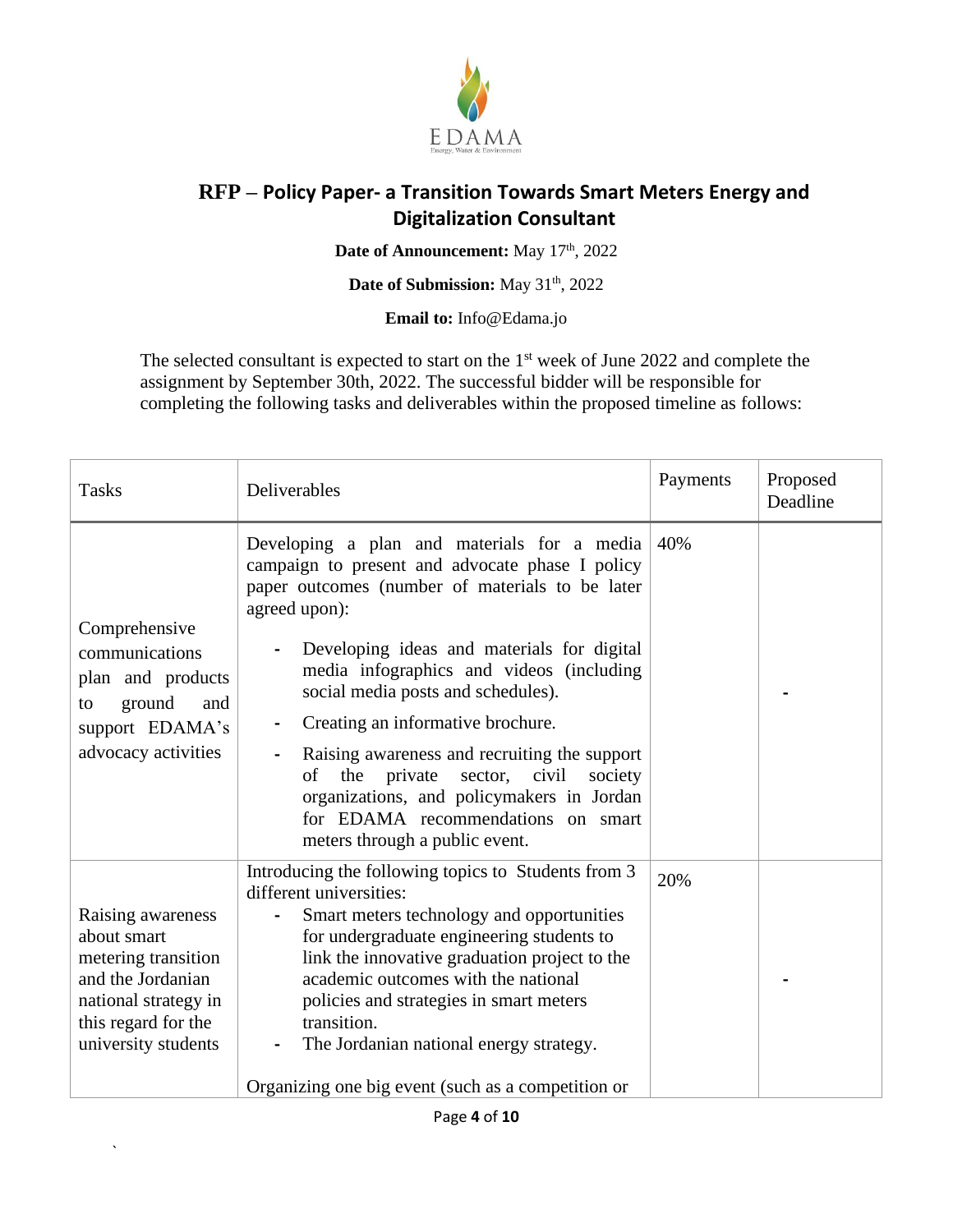

Date of Announcement: May 17<sup>th</sup>, 2022

### Date of Submission: May 31<sup>th</sup>, 2022

**Email to:** Info@Edama.jo

|                                                       | Hackathon or any further ideas are welcomed) for<br>students of the three universities identified and<br>willing to participate in the awareness media<br>campaign.                                                                                                 |     |  |
|-------------------------------------------------------|---------------------------------------------------------------------------------------------------------------------------------------------------------------------------------------------------------------------------------------------------------------------|-----|--|
| Arrange one<br><b>EDAMA</b> Power<br><b>Breakfast</b> | Inviting speakers and possibly assuming the<br>role of moderator.<br>Developing the event materials that highlight<br>our efforts, outcomes, impact, and<br>recommendations to accelerate the smart<br>meters transition.<br>Preparing a proposed list of invitees. | 20% |  |
| <b>Final Narrative</b><br>report                      | The report should include a summary of all the<br>activities mentioned above that shows the outcomes<br>and the impact of the media campaign and the<br>advocacy efforts                                                                                            | 20% |  |

**Notes:** The bidder should propose a methodology for completing the above tasks within the suggested timeline within the project timeline.

 $\ddot{\phantom{0}}$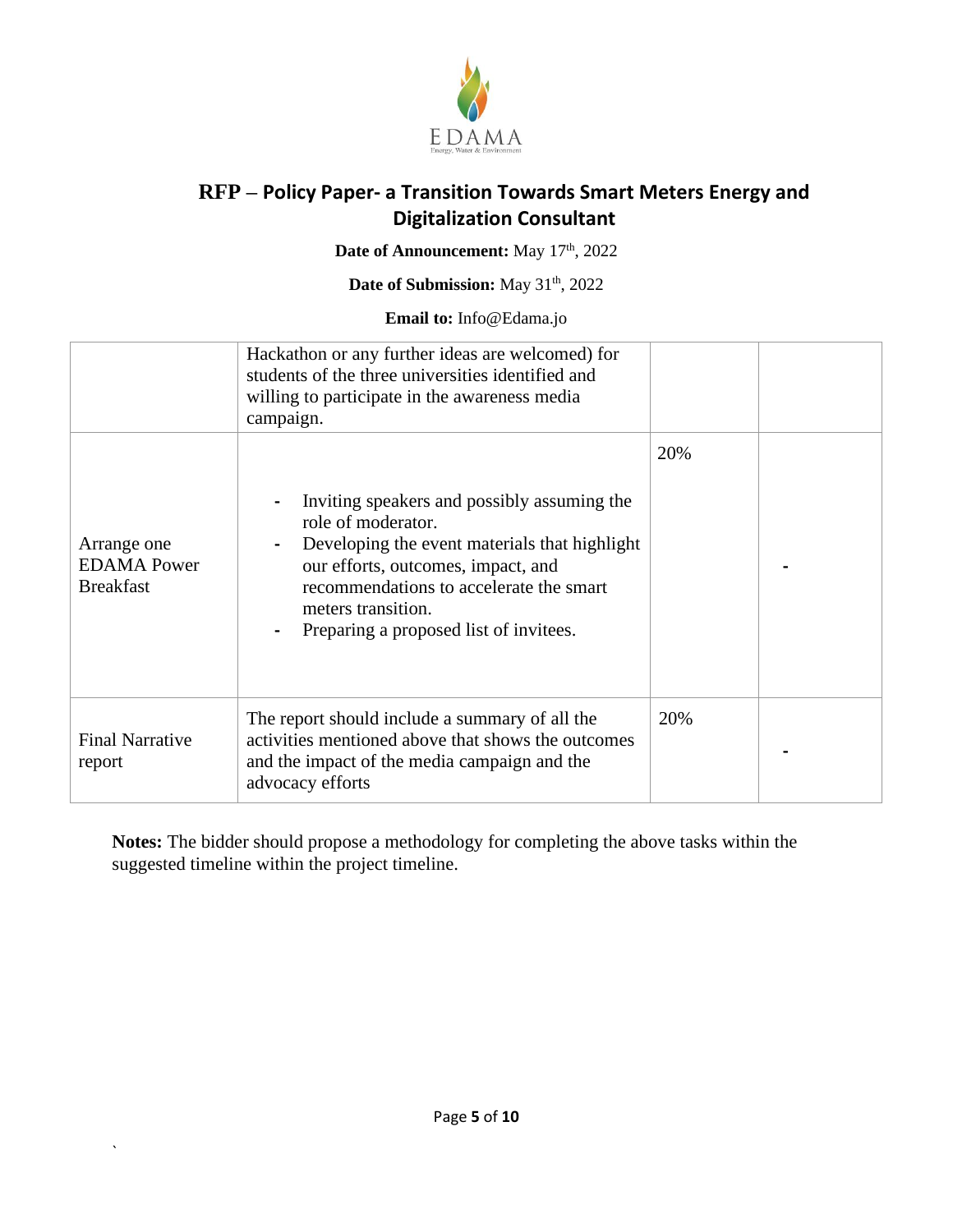

Date of Announcement: May 17<sup>th</sup>, 2022

**Date of Submission:** May 31<sup>th</sup>, 2022

**Email to:** Info@Edama.jo

### **C. Eligibility Requirements:**

`

Bidders must meet the following eligibility requirements:

- Bidder must have at least a Ph.D. degree in the field of engineering, energy, environment, climate change, or any other degree relevant to the sector.
- Bidder must have relevant experience in stakeholder engagement in the energy sector.
- Bidder must have relevant technical experience related to digitalization, the transition to smart meters, and grid innovative solutions.
- **Exercise 1** Bidder must have relevant experience in policies, regulations, and standards review.
- **Example 1** Bidder must have experience in conducting advocacy awareness campaigns/conferences in the energy sector.
- Familiar with project management and budget allocation.

**Note:** Previous experience with EDAMA is a plus. Each proposal must comply with all the criteria in the RFP; proposals not meeting all criteria will be rejected.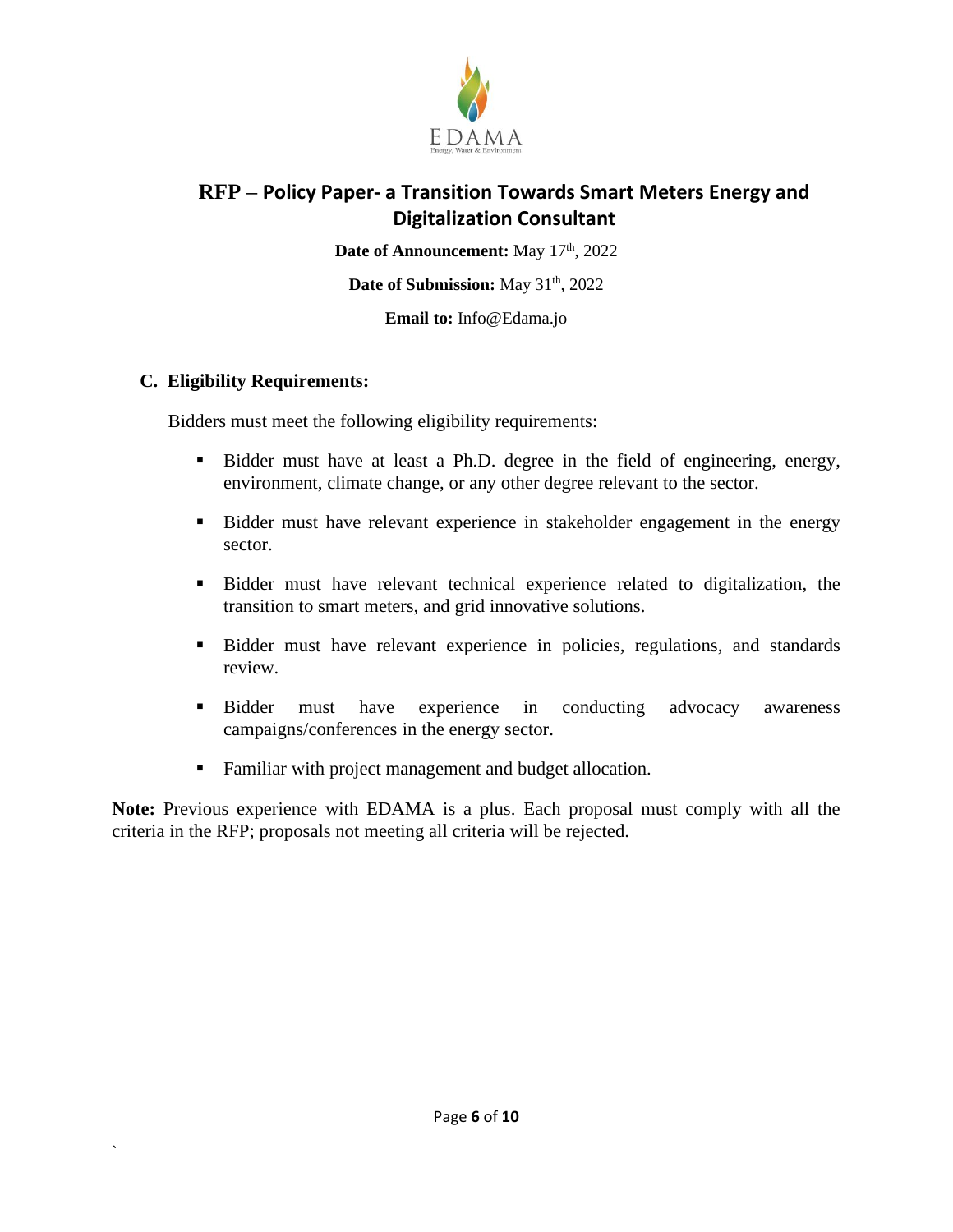

Date of Announcement: May 17<sup>th</sup>, 2022

Date of Submission: May 31<sup>th</sup>, 2022

**Email to:** Info@Edama.jo

### **Bidding:**

The bid shall be comprised of four parts which should take into consideration the parameters outlined above:

- 1) Technical Proposal.
- 2) Past Performance.
- 3) Cost Proposal.

 $\ddot{\phantom{0}}$ 

The proposal should be submitted via email to EDAMA at info@edama.jo.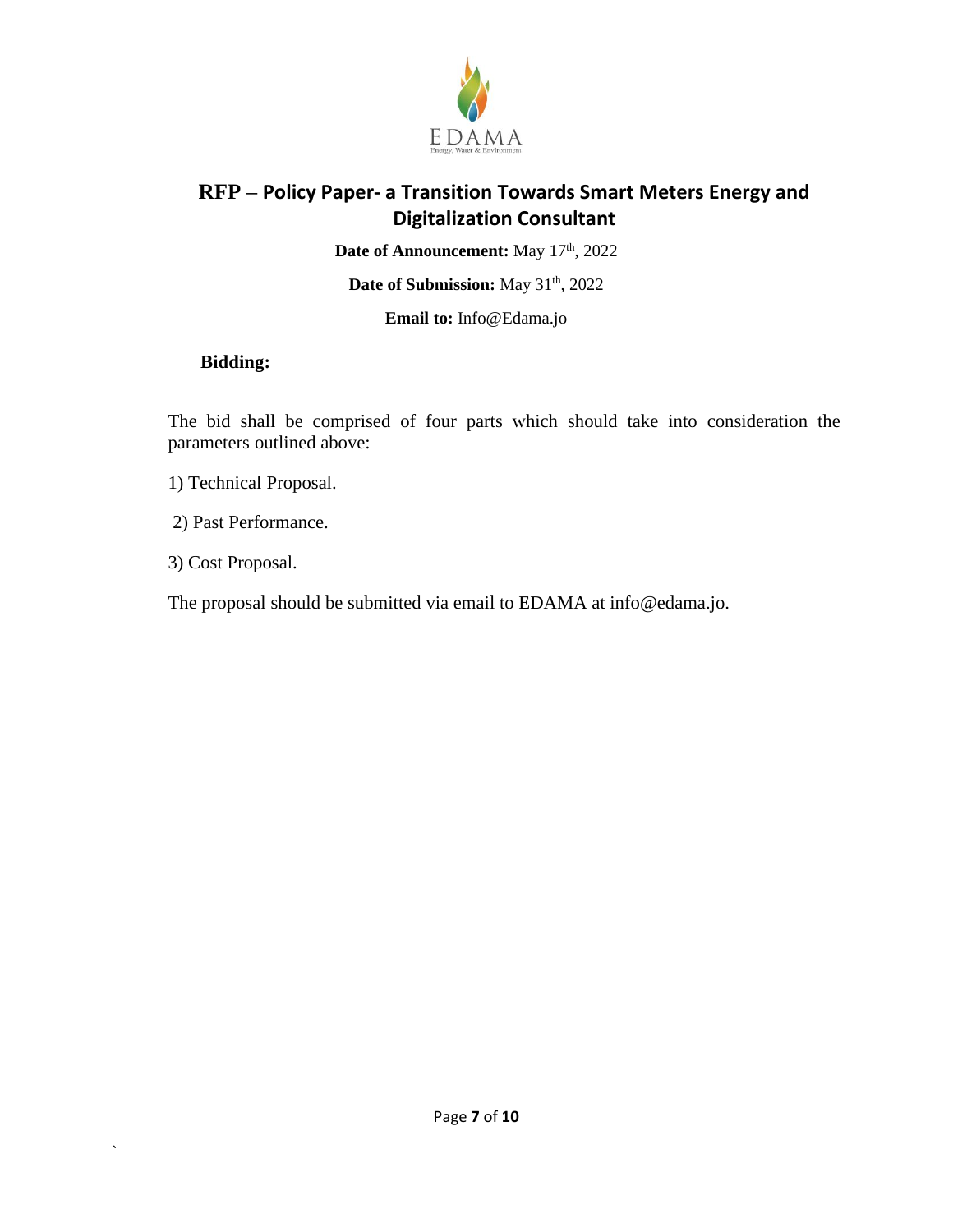

Date of Announcement: May 17<sup>th</sup>, 2022

### Date of Submission: May 31<sup>th</sup>, 2022

**Email to:** Info@Edama.jo

Offers will be evaluated based on the following

| <b>Technical Proposal:</b>                                                                                                                                      |  |  |
|-----------------------------------------------------------------------------------------------------------------------------------------------------------------|--|--|
| Methodology (quantitative $\&$ qualitative)                                                                                                                     |  |  |
| Experience with EDAMA                                                                                                                                           |  |  |
| 10%<br>Action plan (breakdown activities and timeline)                                                                                                          |  |  |
| Cost (total mandates/ daily rate)                                                                                                                               |  |  |
| <b>Notes:</b>                                                                                                                                                   |  |  |
| Budget ceiling (consultant's level of effort): 6000 USD                                                                                                         |  |  |
| This budget ceiling covers only the level of effort. The expenses<br>$\blacksquare$<br>of the activities are already allocated and will be covered by<br>EDAMA. |  |  |
| Cost in the financial offer should be includes dollars and include<br>any relevant taxes.                                                                       |  |  |

Terms of References timeline

 $\ddot{\phantom{0}}$ 

| <b>Milestone</b>     | Date         | Time (Jordan's time<br>zone) |
|----------------------|--------------|------------------------------|
| Date of Announcement | May 17, 2022 | $12:00 \text{ pm}$           |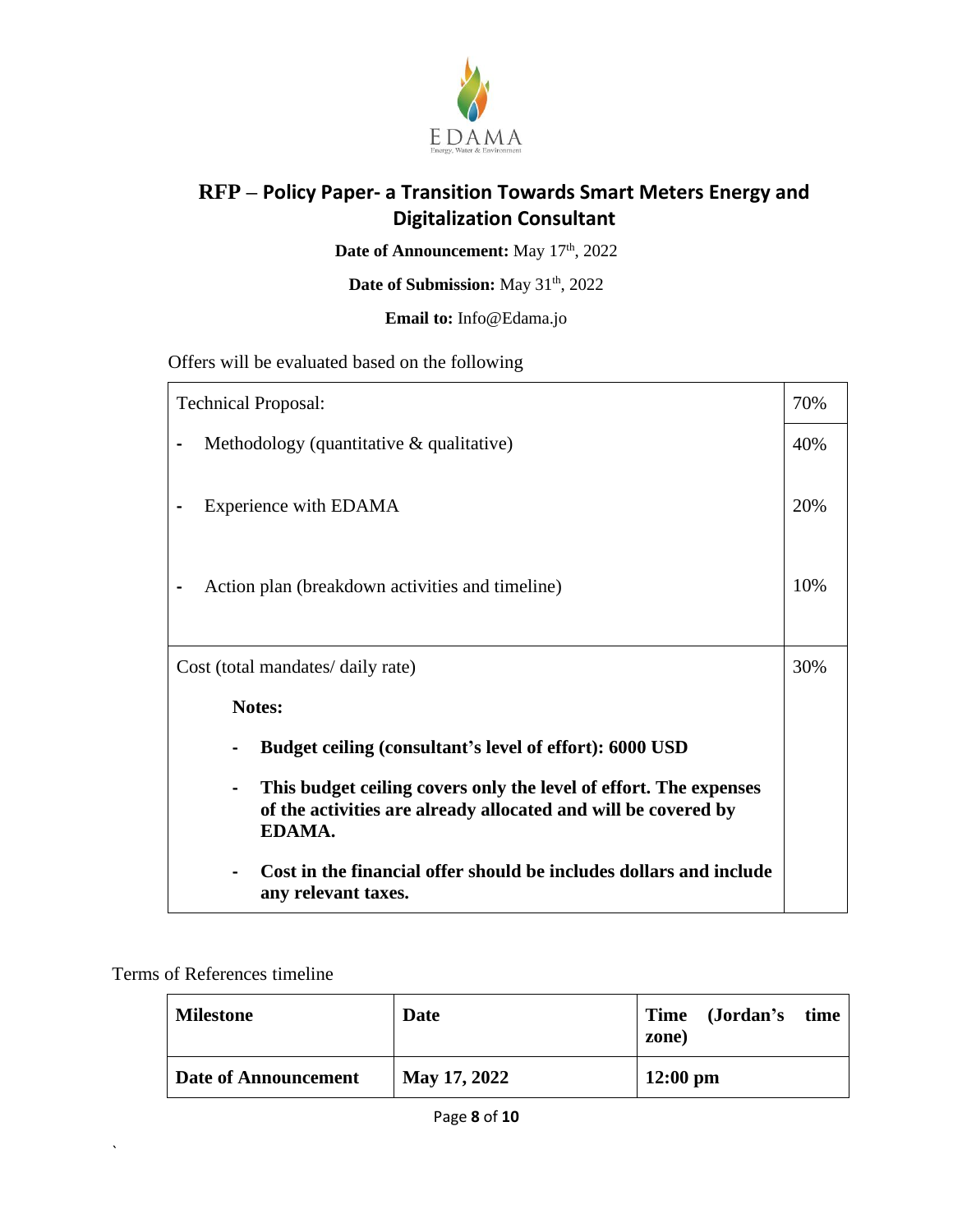

Date of Announcement: May 17<sup>th</sup>, 2022

Date of Submission: May 31<sup>th</sup>, 2022

**Email to:** Info@Edama.jo

| <b>Deadline</b><br>for<br>questions/inquiries<br>submission | May 24, 2022                | $12:00 \text{ pm}$ |
|-------------------------------------------------------------|-----------------------------|--------------------|
| <b>Releasing answers</b>                                    | May 28, 2022                | $12:00 \text{ pm}$ |
| Date<br>of<br><b>Proposal</b><br><b>Submission</b>          | May 31, 2022                | $2:00$ pm          |
| Date of Awarding                                            | The first week of June 2022 | $\blacksquare$     |

**Questions and inquiries via email to Eng. Rashed Manna' at: policy@edama.jo**

 $\hat{\mathbf{v}}$